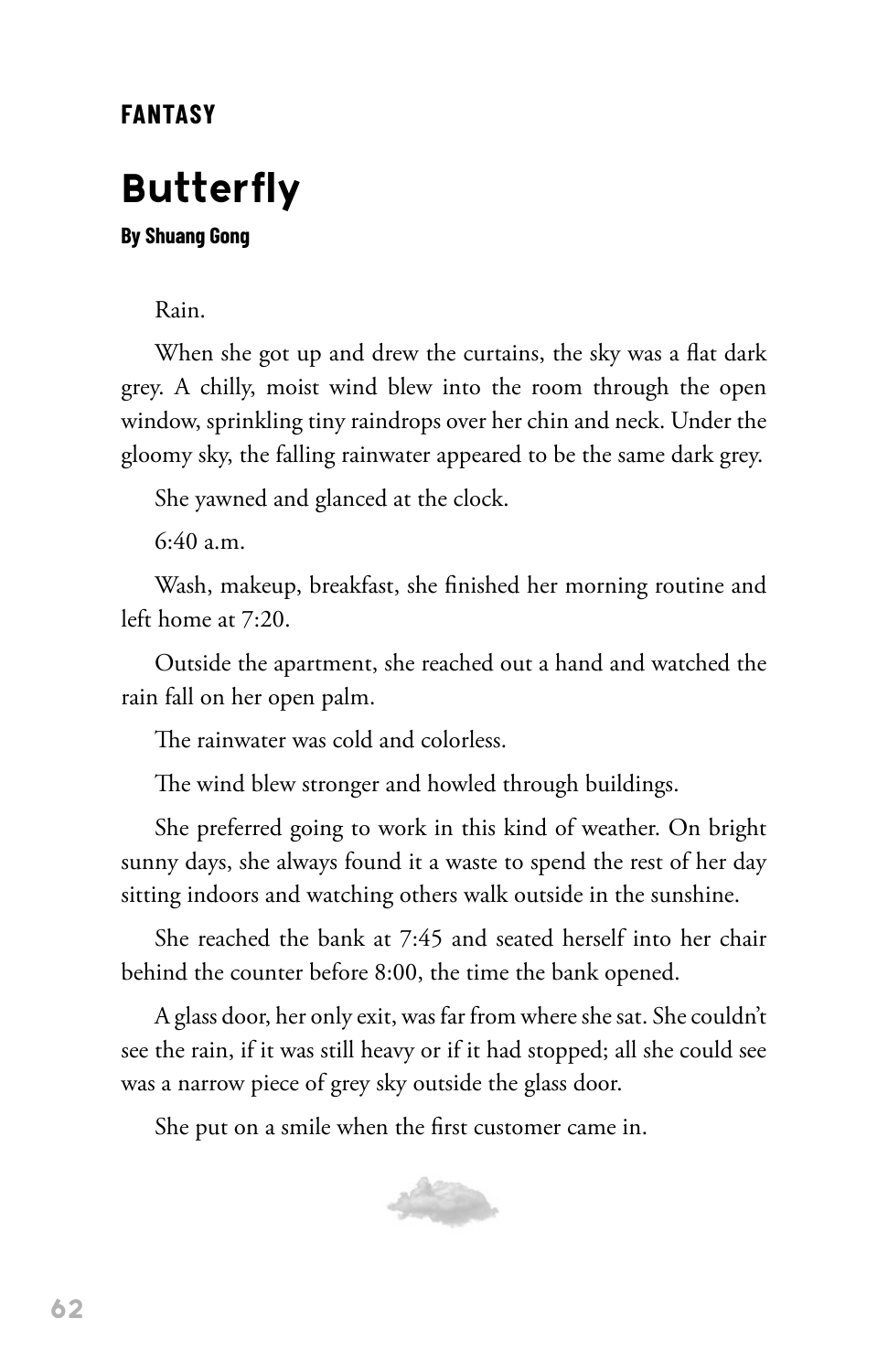She roamed along the familiar street; a sweet fragrance of flowers wafted in the warm air.

It was a balmy day. The sky was blue with feathery, white clouds. She smoothed her hair waving in the breeze, her steps light and joyful.

After the street corner, she reached her old childhood home. It was the same as she remembered, the light-yellow walls, red stairs, and green wreath on the door.

The pear tree stood a few steps outside the door, its leaves rustling like whispers. It was the tree she watched sprout, flower and fruit every year; it was her silent company and friend.

She picked a leaf and brought it to her nose; it was the scent of home, long-lost home.

The door opened; in a silvery laugh, the younger her came out with two other girls. Together, they went to the community garden and started playing among the plants.

She smiled watching their petite figures bathed in the golden sunshine.

In the wind floated a piano melody; warm and clean, it flowed like a smooth silk and blended into this peaceful moment.

A block away, someone in black was playing piano on the roof of an apartment. Its flowy cloak swung and streamed with wind; a flock of pure black butterflies flew around it and danced to the rhythm.

She couldn't see its face, yet just by looking at its figure, she was attracted.

Sunshine, breeze, and the soft melody, she wished time could stop at this moment.

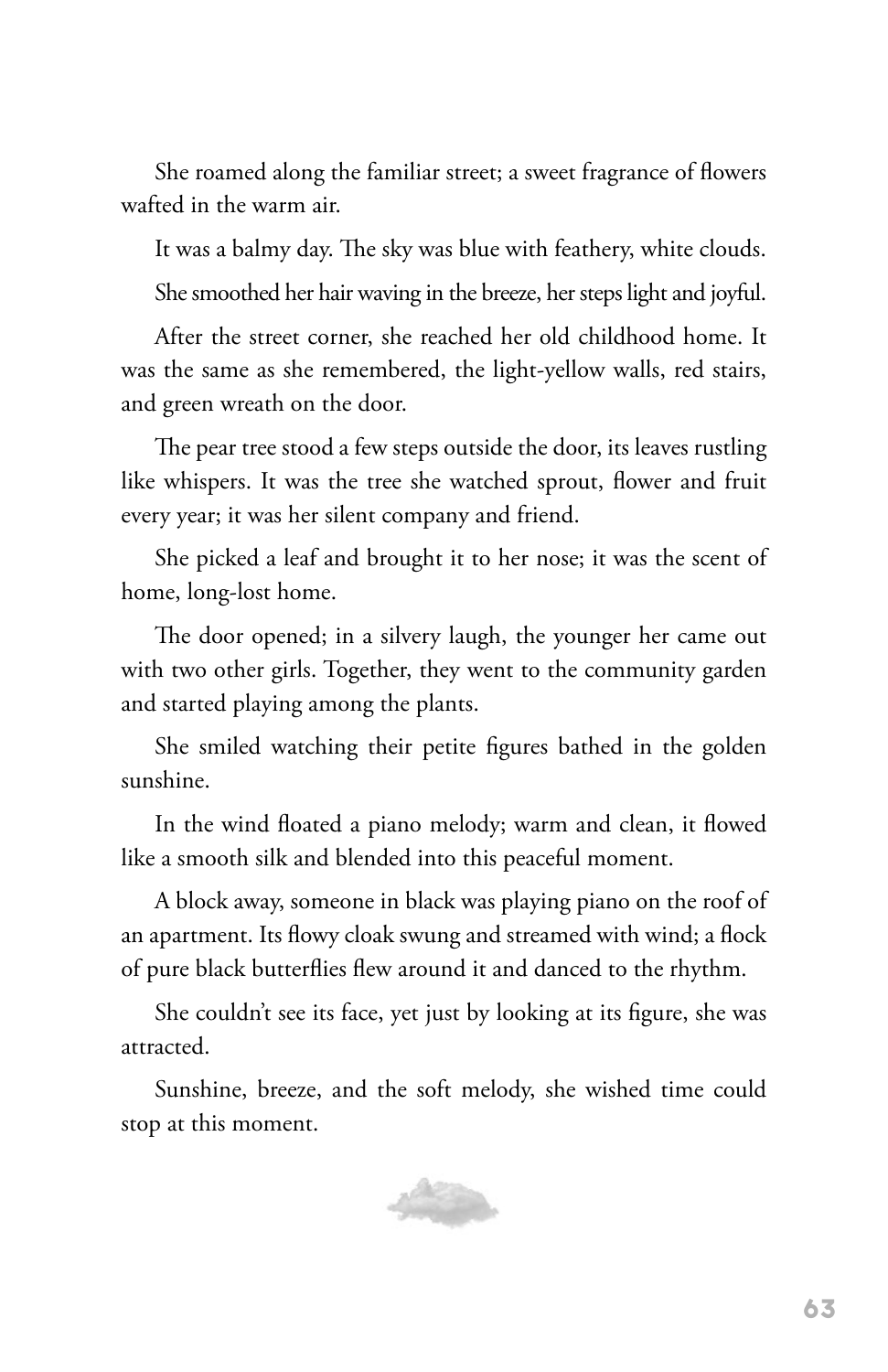The rain lasted for three days.

In the morning, she got to work at the usual time and met with one of the managers who seemed to be waiting for her.

"This is not personal," the manager said.

She collected her stuff and left the bank.

She didn't feel sad; during the four years she worked there, she had seen a few coworkers get laid off, and today was her turn.

She went home and started searching for jobs online. She checked the websites of some other banks; none of them were hiring.

She leaned back in the chair and looked out of the window.

Overcast.

Why wasn't the sky as blue as the one in her dream? She thought back to when she was younger, happier, in her hometown and didn't have many burdens on her shoulders.

She shifted her gaze to the laptop screen.

It was all gone. The old house was sold and renovated; the pear tree was cut down to make way for the new road; her childhood friends had become wives and mothers, or moved to other cities like her.

Maybe losing the job was a chance for her to start something new.

She went to the website of a well-known art school in her city. As a kid, she liked drawing and dreamt of being an artist, but as she grew up, she was taught to be practical and realistic.

The majors, visual arts, illustration, animation, all looked much more interesting than being a bank teller.

She checked the tuition, then the balance in her bank account. She laughed mockingly, closed the school page and resumed job searching.

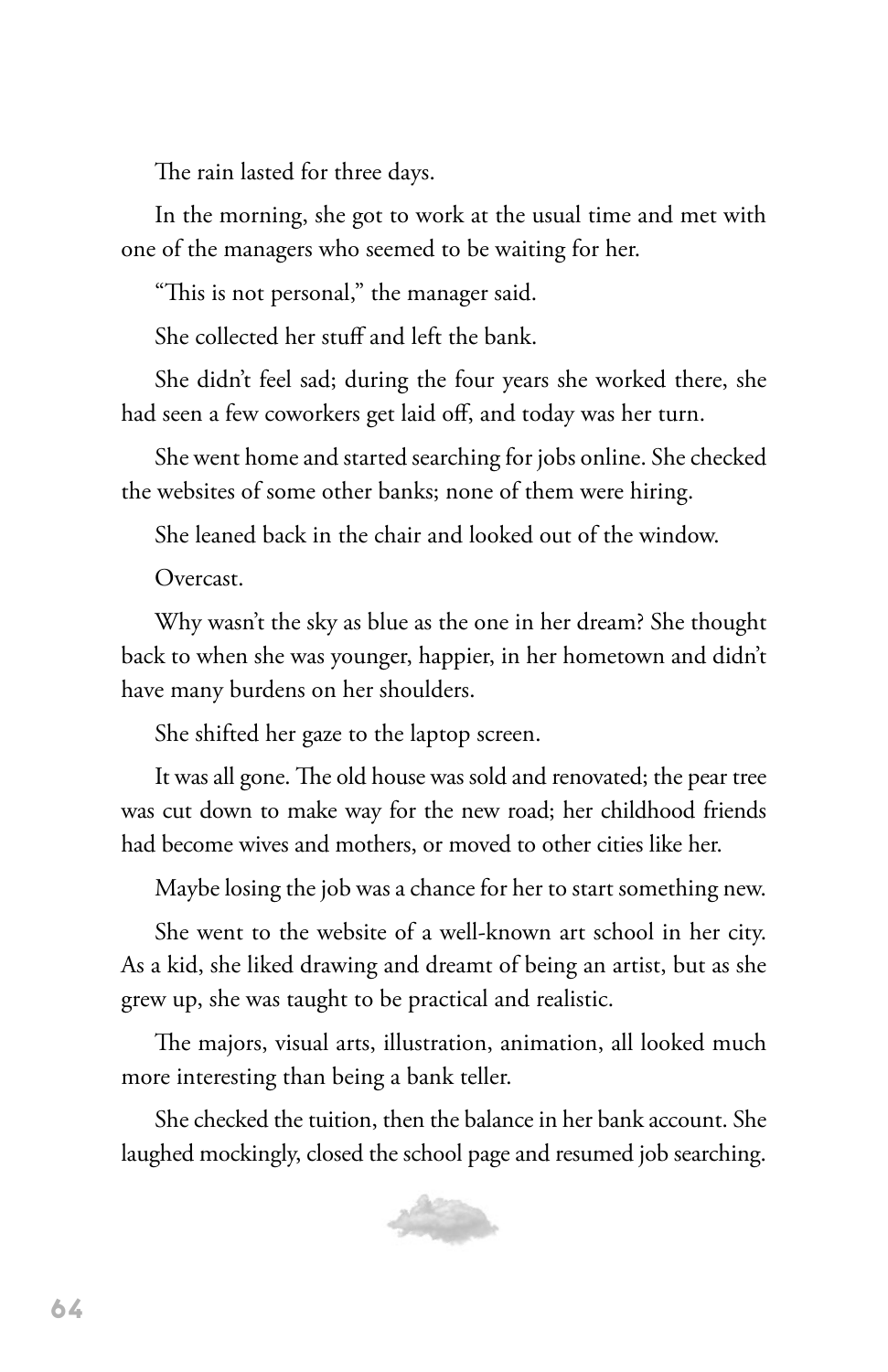A quiet room with large windows and white marble statues.

She stood in the middle of it; in front of her was an easel with a finished sketch.

On it was the mysterious figure in black with its butterflies; it sat by the piano with its back facing her.

Under her gaze, it moved and started playing the piano: a clear and mellow melody, like a crystal creek running across spring grassland.

When she stepped back in surprise, the white marble statues in the room dissolved into numerous drifting white petals.

Black butterflies flew out of the sketch and interwove with the petals, forming a swirl of black and white that encased her.

The music from the piano continued.

The scene began to change. She found herself becoming an artist drawing in a studio, a backpacker hiking in deep mountains, a singer performing under colourful spotlights, a photographer recording the world with her camera.

Life was full of possibilities; she could be anyone she wanted to be.

She opened her arms and spun around, danced with the flying butterflies and petals.

Sweet, she could taste the fruity sweetness of the music, in the air and in her soul.



The inbox was empty; no one replied to her resume.

Frustrated, she left the chair and lay on the bed.

She didn't really have to work hard like this. She stared at the ceiling and thought, she could just live on unemployment benefits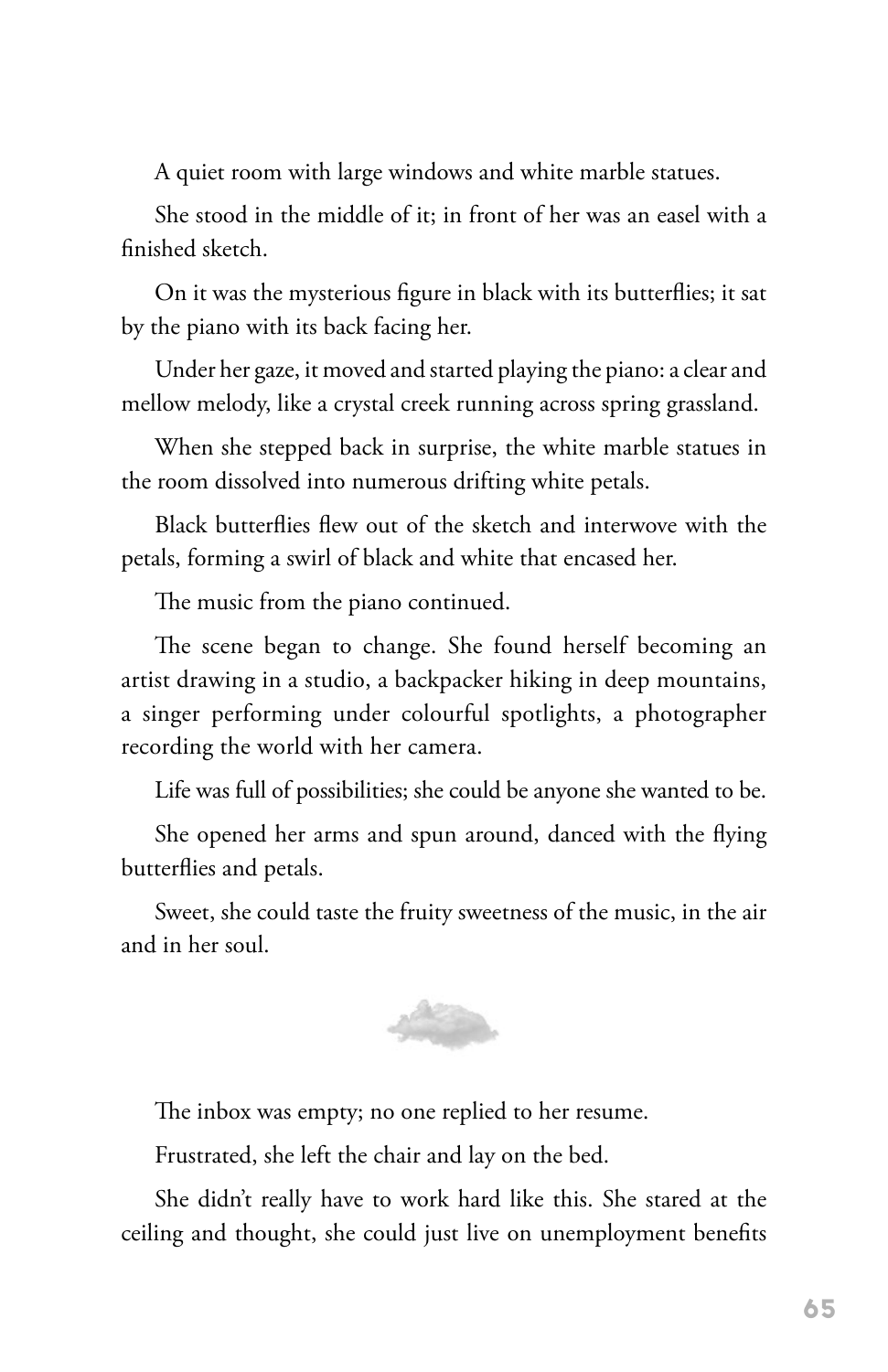and enjoy life for a while. Like in her dream, life had unlimited possibilities and she didn't always have to be a bank teller.

She tossed and turned on the bed.

If life was really that beautiful, she didn't know; she only knew surreal dreams brought her more peace and happiness than reality did.

That black figure, she had seen it twice in a row; with its black butterflies and the music it played, it was too perfect to belong to this earthly world.

She looked at her dim bedroom and the grey sky behind the curtains. On the roads outside, the honks of passing cars never ended.

If she fell asleep now, she thought, would she meet that figure for the third time?

She closed her eyes and pulled the blanket over her head.

A salty and refreshing wind.

A pure velvety piano melody, together with light flutters of wings, slid into her ears, captured all of her attention and soul.

Her heart raced with growing excitement.

She opened her eyes.

She was on a rocky beach with scattered logs. Above the distant horizon, the setting sun tinted the waving sea pale pink.

Black butterflies flying around her landed on her hands and shoulders, their wings reflecting a dark gleam with each flap they made.

As she tried to touch them, they flew back to the one playing the piano.

Like the last two times, it sat there with its back facing her, an aura of mystery filled its vicinity.

The music continued, enchanting with an otherworldly beauty.

She approached the black figure.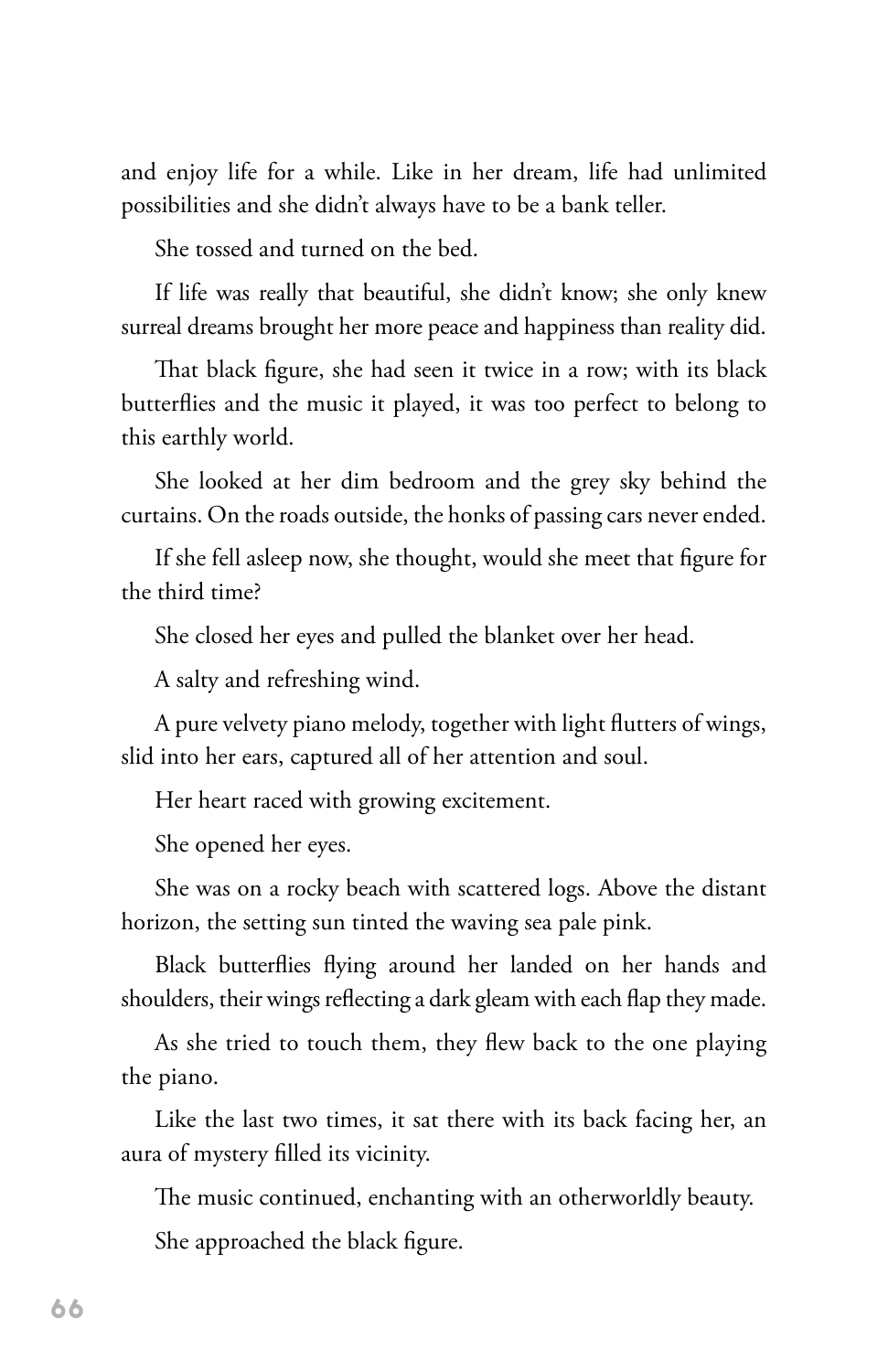## *And don't call me Liz. Liz is dead in the grave.*

Like snowflakes, butterflies surrounded them when they were close enough.

"Who are you?" she asked.

The music stopped.

She twitched and woke up.

The music, butterflies, and black figure vanished without a trace.

She got up and supported herself by the table; the city noise from outside was killing her nerves.

The beach, she remembered, it was in her city; she went there once long ago.

She took a shivering breath; after a brief hesitation, she changed her clothes and left home.

On the rocky beach, in the cool wind, she wandered and searched.

It was near evening. People were taking their walks in small groups.

She thought she was out of her mind doing this when she spotted the familiar figure sitting by the piano.

The wind rose up; its flowy cloak spread like wings.

Under a rosy sky, among black butterflies, silhouetted against the shimmering, blue ocean, it was beyond the touch of any beings.

She trembled, her brain a total blank.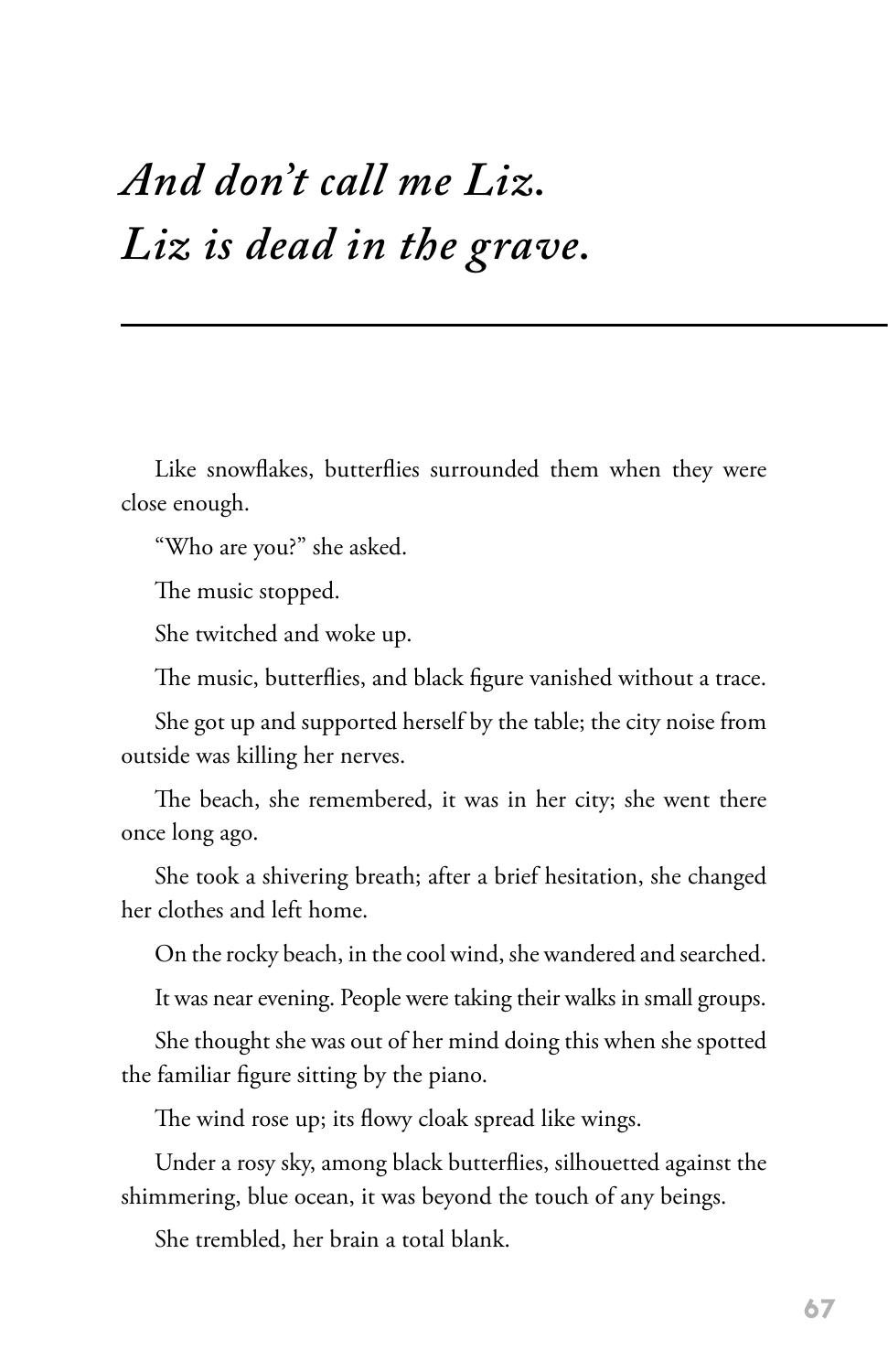The music started: an ethereal melody, richer than any she heard before.

As she listened, her heart and soul rose and fell with the rhythm.

High above the clouds, deep in the sea, a warm ray of sunshine, a chilly blast of wind, sweet like a lover's kiss, bitter like a demon's curse, in the resonating melody, she no longer sensed the existence of herself and the world.

Immersed in the music, she closed her eyes.

In the gentle and peaceful melody, she felt as light as a feather.

She opened her eyes when the music faded.

She was flying across the boundless sea and towards the burning sunset on the horizon; wind whooshed past her ears when she flew at full speed.

She wasn't shocked or scared; she grinned and glided over the sea's surface, then lifted herself high into the sky until she came across a plane in the clouds.

She peered into the plane packed with passengers, watched the fiery sunset and shifting clouds, then dove lower in the sky.

She flew to the city. Under her, roads and buildings were like mini toys with moving dots of cars and people.

She'd never felt so carefree; flying freely in the sky, she was no longer one of the people crawling on the ground like a caterpillar.

She returned to the beach.

An ambulance had stopped by the road where she found the black figure. A large crowd gathered around someone lying on the ground.

She landed and ran to it. Seeing the figure lying there, she froze on the spot.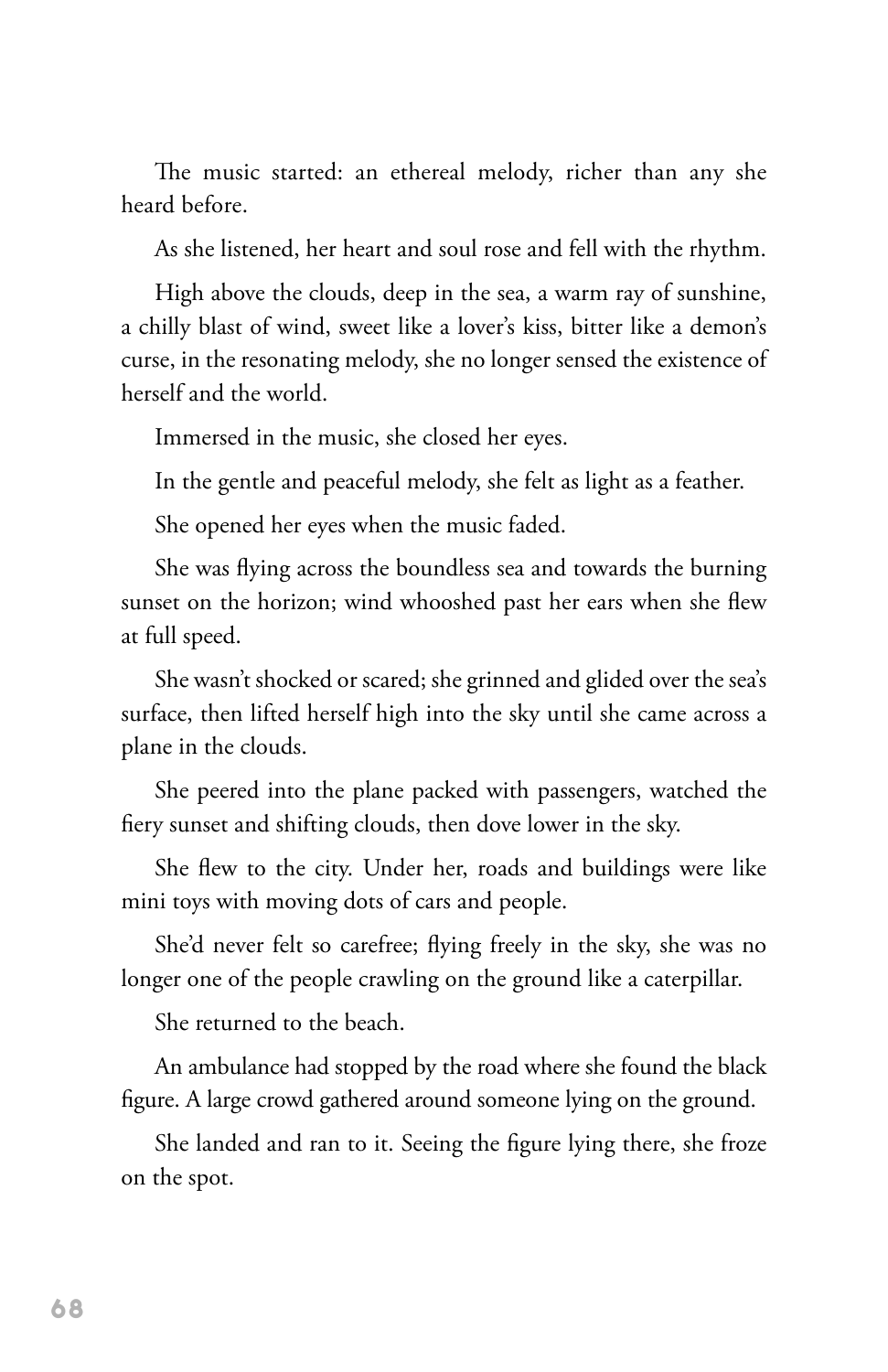It was her, her body, eyes half-open, skin deathly pale.

She touched it; it was already cold and stiff.

People talked in low voices and glanced at her body; no one seemed to notice her.

Her head spinning in a daze, she reached out a hand towards the few people near her, only to see her hand go through their bodies without any resistance.

Stunned, she stood still until a black butterfly touched her shivering shoulder.

"Had fun flying?"

She swung around and saw the black figure standing behind her. It was tall and lean. Under the black hood, its face was covered by a white mask.

"What is all this?" She pointed to her dead body and then herself.

"Death."

She felt a blunt blow hit her head.

"You…" She started shaking. "You killed me."

"You wanted to see me and came looking for me."

"I didn't know it would…"

"So I let you know."

"You can't do this to me." She raised her voice.

"You didn't feel any pain."

"I…I have a life…. I have a family, friends…."

"You will have a new life," It approached her, "Your family, your friends, they will grieve for you and move on."

It held her shoulders and guided her to turn and face the crowd.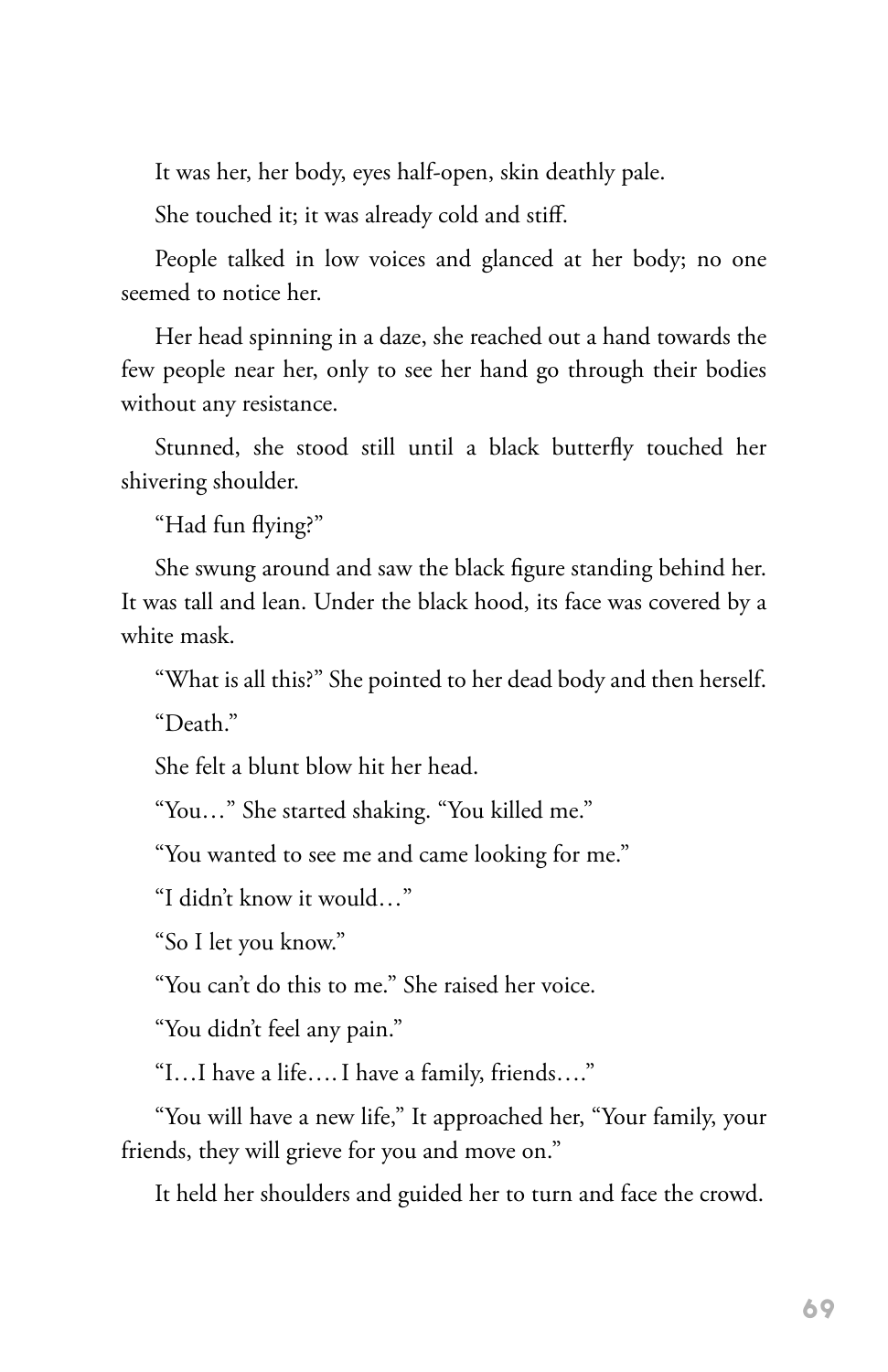"You see them, the living. They have jobs to do, families to take care of, bills to pay, responsibilities they can't get rid of. They also have goals, dreams, obsessions, things they can't let go of."

It wiped the tears on her face, "Busy, aren't they? Liz, don't feel sad…. You were one of them, but now you are ahead of them."

The butterflies brushed her cheeks with their wings as if to ease her sorrow.

"Who are you?" she said. "Show me your face."

"Accept me, embrace me, then I am yours to explore."

Its hands left her.

She watched it disappear into a wind.

In the following days, she stayed with her body. From when it was embalmed in the funeral home, to when it lay in the casket at her funeral, and until it was cremated to ashes.

No more tears. She touched her name carved into the gravestone and left the cemetery.

She flew over the whole city.

The busy streets were full of life and activity. Nothing ever changed; the world ran at its own pace.

She didn't feel hungry, thirsty, or tired any more. During the day, she watched people's lives; at night, she watched their dreams.

She used to think everyone was different, but after having watched so many people, she found everyone was the same. Though it didn't sound pleasant, she had ceased feeling happy, sad, or any other strong emotions.